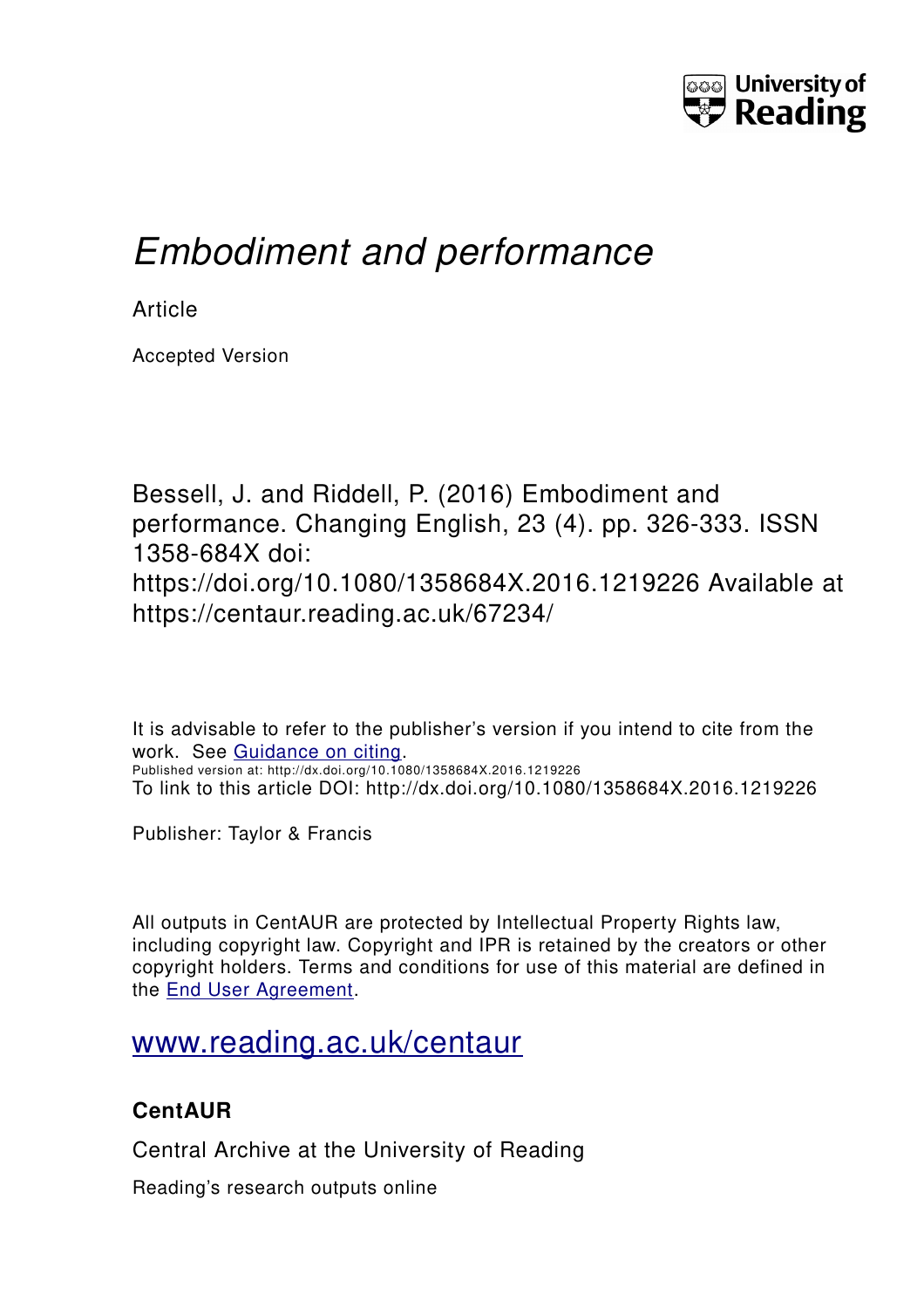**Special Issue: The Uses of Poetry**

### **Embodiment and Performance**

Jacquelyn Bessell<sup>1</sup> and Patricia Riddell<sup>2</sup>

*<sup>1</sup> Guildford School of Acting, Guildford, UK*

*2 School of Psychology and Clinical Language Sciences, University of Reading, Reading, UK*

j.bessell@gsa.surrey.ac.uk; p.m.riddell@reading.ac.uk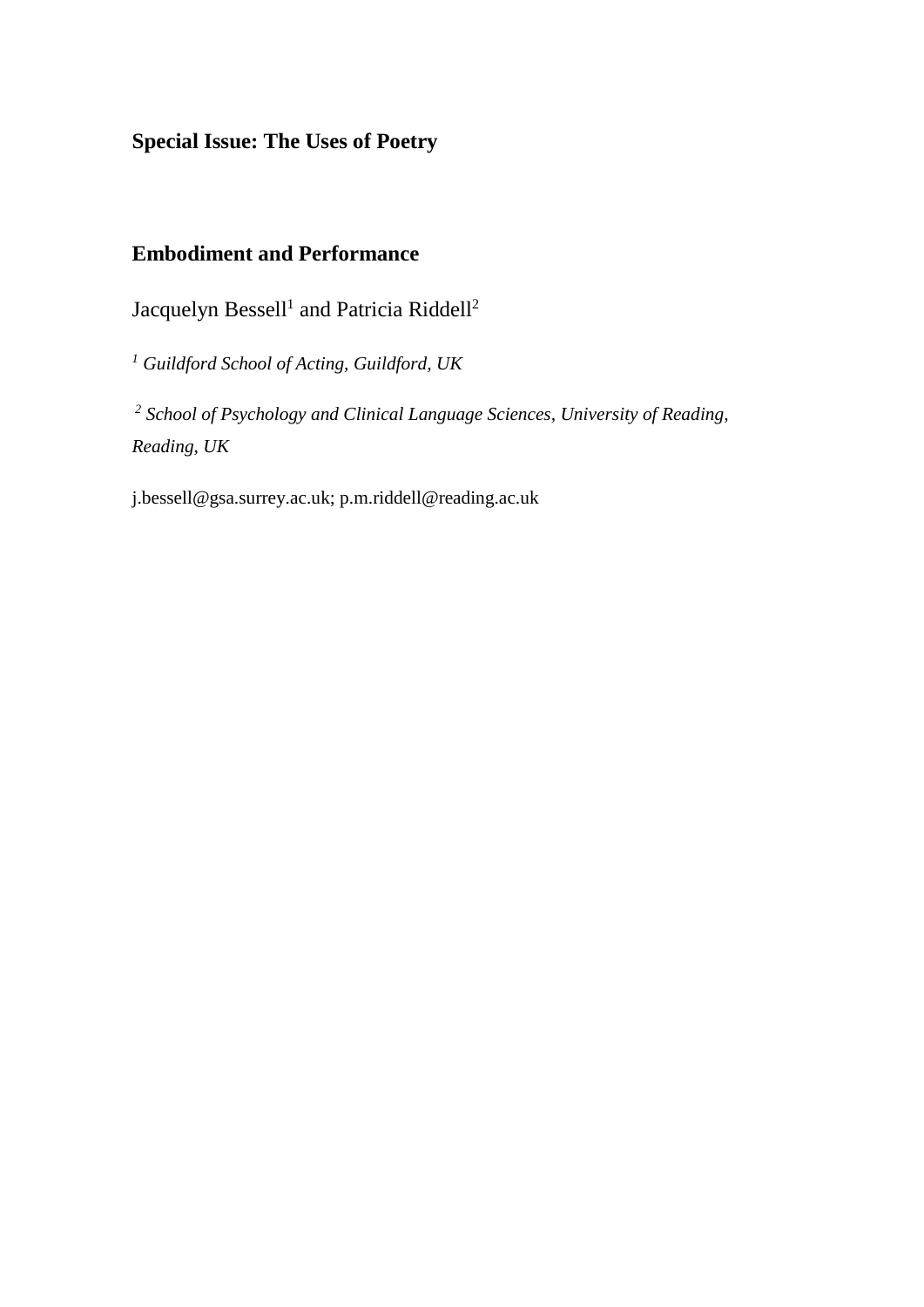#### **Embodiment and Performance**

Evidence suggests that some cognitive processes are based on sensorimotor systems in the brain (embodied cognition). The premise of this is that 'Biological brains are first and foremost the control systems for biological bodies' (Clark 1998, 506). It has therefore been suggested that both online cognition (processing as we move through the world) and offline cognition (processing through reflection) might be body-based (Wilson 2002). We tested whether acting out, or thinking movements relevant to a poem would therefore improve memory for the poem. Here, we discuss the results of this study in relation to embodied cognition.

Keywords: poetry and memory; embodied cognition; actor training; poetry by heart

Though poetry may be read and enjoyed without an element of performance, it is also fair to say that performers, particularly actors, encounter poetry at every verse end of their training (forgive the pun). These encounters may be rich, but they are not straightforward. Poetic texts can demand a qualitatively different kind of physical and vocal investment from the actor than is required for a play by Ibsen or Chekhov, for example. For the actor, poetry is distinct from dramatic dialogue because it demands more than the "living truthfully under imaginary circumstances", Meisner's oft-repeated definition of acting which emphasises naturalism in performance (Meisner, 1987). Ibsen and Chekhov are primarily concerned with the representation of behaviour in terms of *action,* more than with the creation of poetic image and metaphor, and Stanislavsky's "system" - the foundation of modern actor training - can be traced to the same theatrical tradition; it follows then, that actors continue to be trained to privilege *doing* over *being*, *verb* over *noun*, and *action* over *image*.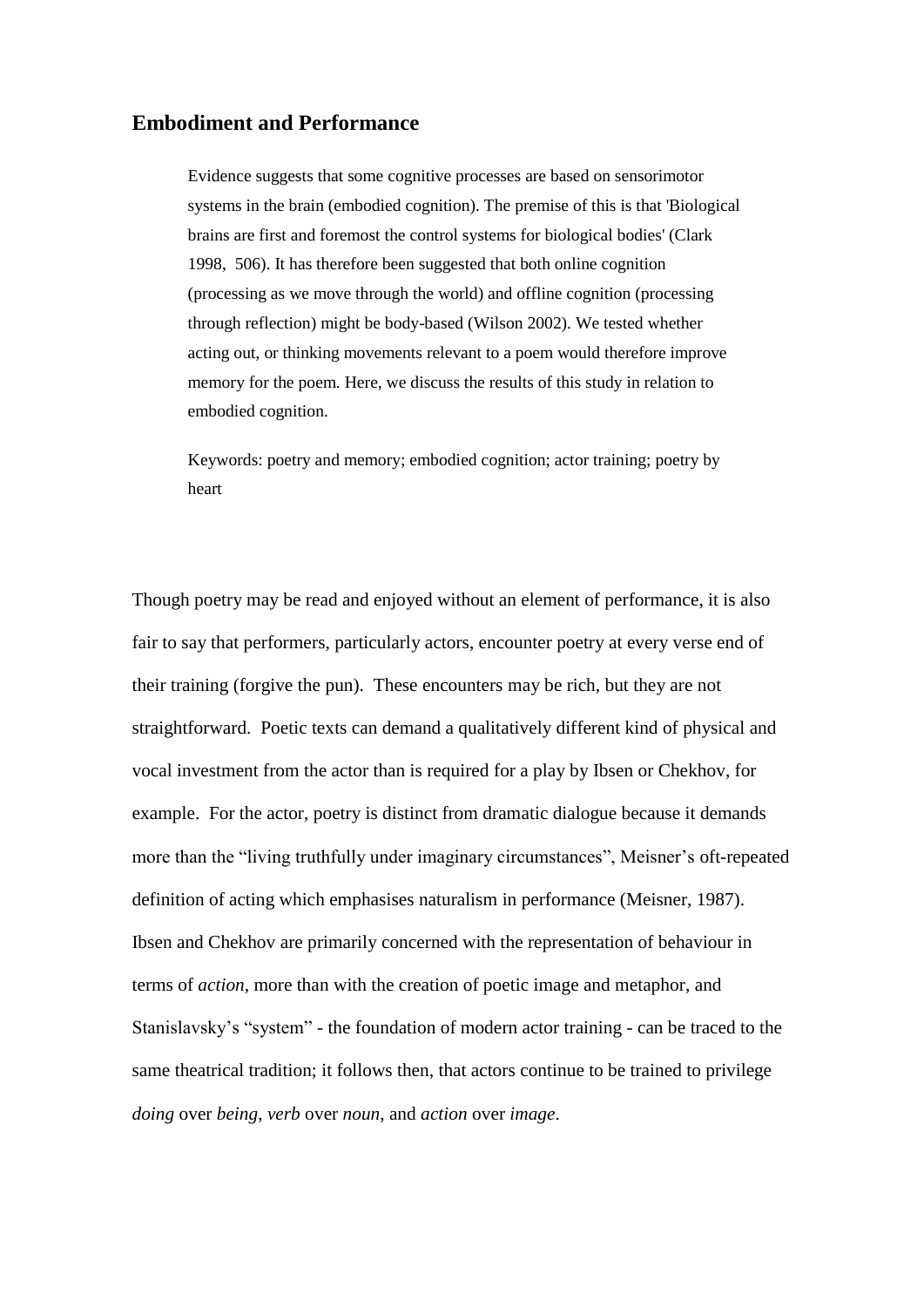Conversely, experience of poetic language helps actors to gain experience in, and develop facility with a range of performance styles and markets. Within the actor training curriculum, poetry might be expressed as "heightened language" or "nonnaturalism". The plays of Shakespeare fall into the category of "non-naturalism", not because the Bard fails to "hold the mirror up to nature" (*Hamlet*) but because in doing so, he uses poetry. Given the scope of the international market for Shakespeare's plays alone, proficiency with poetry is considered a must for any actor in training. At the Guildford School of Acting (GSA), for example, poetry is used in a wide range of applied contexts, to train the voice, to generate original contemporary choreography, as the raw material for devised projects in physical theatre, and as the foundation of psycho-physical approaches to characterisation and performance.

It follows then, that the need to memorise poetry is a pre-requisite to the acquisition and development of the kind of acting skills indicated above. Though Bloom's taxonomy recognises remembering as only the lowest level of cognitive learning, actors might prefer to describe the ability to memorise more positively, as the foundation of performance. Getting "off book" can be identified as a moment of liberation. Poetry is generally considered easier to memorise than naturalistic prose dialogue, which relies less on meter, rhythm, image or thematic repetition, and rhetorical schemes to communicate meaning. The regularity of Shakespeare's iambic pentameter is generally acknowledged as an *aide-memoire* in itself. Though most of Shakespeare's verse is unrhymed, its pattern of iambic feet mean that imperfectly memorised variants – for example, accidental paraphrases using synonyms of different syllabic length from the original – will draw attention to themselves when spoken aloud, as departures from the rhythmic norm.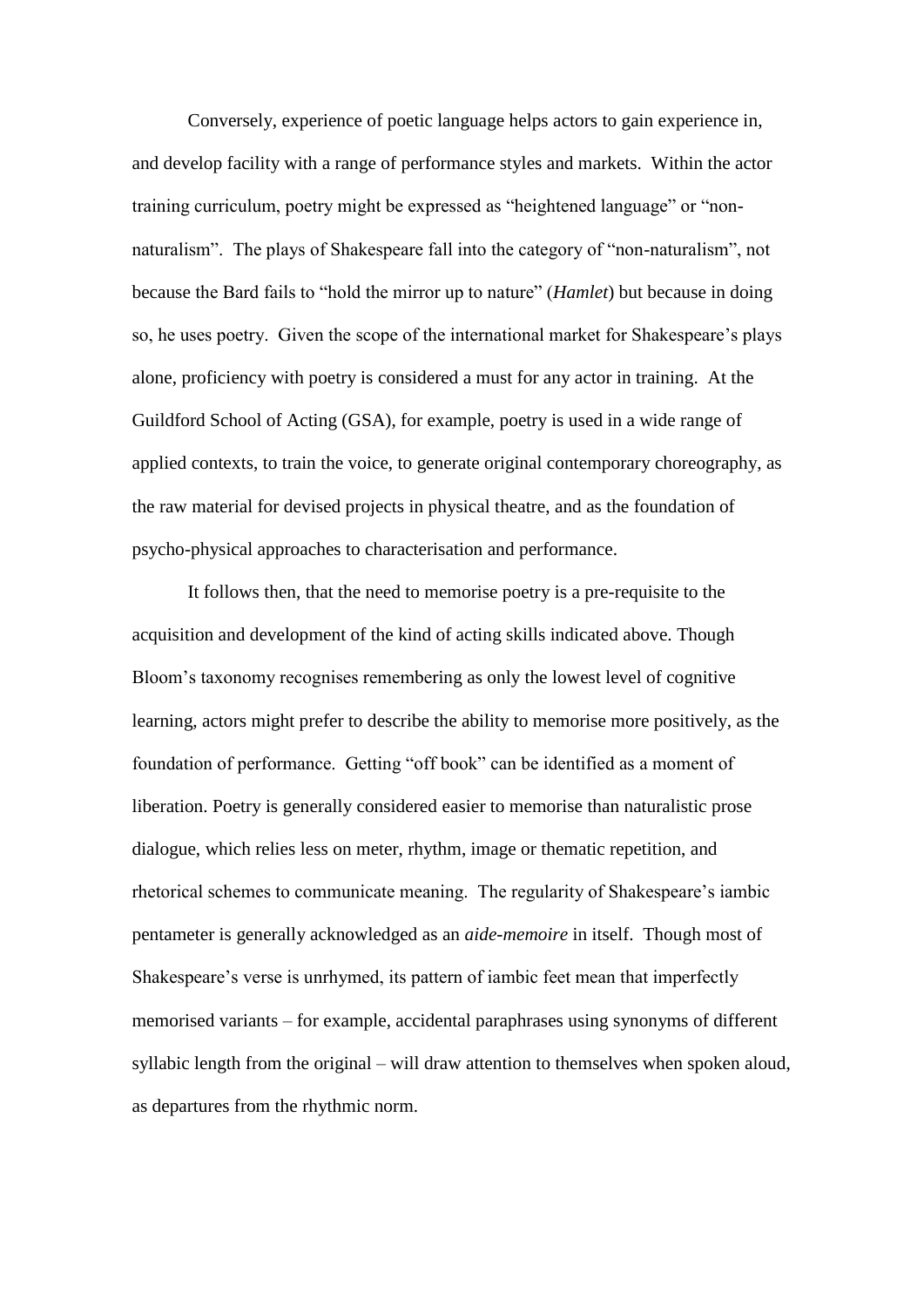Performance, whether in a voice class or on a stage, is an embodied act. Acting differs from recitation because it requires the actor to learn the text and incorporates this into action, in the form of movement on the stage, or in the studio as part of a classroom exercise. Anecdotally, it appears that, when learning dialogue precedes learning the movement on stage, actors can freeze while they recall the dialogue. Thus, it appears that there is a period during which the dialogue and action become integrated.

In contrast to this, there is anecdotal evidence that when participants are encouraged to put a movement to a poem that they are learning, the learning is assisted. In combination, it appears that movement might be an integral part of the process of learning dialogue and therefore could be used to assist in this process. If movement is integral, it might suggest that actors would benefit from learning dialogue and action in combination rather than separately. This anecdotal evidence can be supported by the authors' experience of the training environment at GSA. In one instance, a group of dancers were asked to choose a Shakespeare sonnet at random, as the basis for a choreography exercise. The dancers had no previous experience of the particular sonnet, and each were asked to generate four bars of choreography using lines from the sonnet as a starting point. It was observed that the intense physical commitment given to individual words and phrases as a result appeared to rapidly accelerate the process of memorisation (though this was not the aim of the exercise), and in a matter of minutes the dancers could dance /speak their way through the sonnet.

Indications for why this might be come from the literature on embodied cognition. The premise of embodied cognition is that "Biological brains are first and foremost the control systems for biological bodies. Biological bodies move and act in rich real-world surroundings" (Clark, 1998: P. 506). This reframes the mind and cognitive function as having developed as a means to control action rather than as a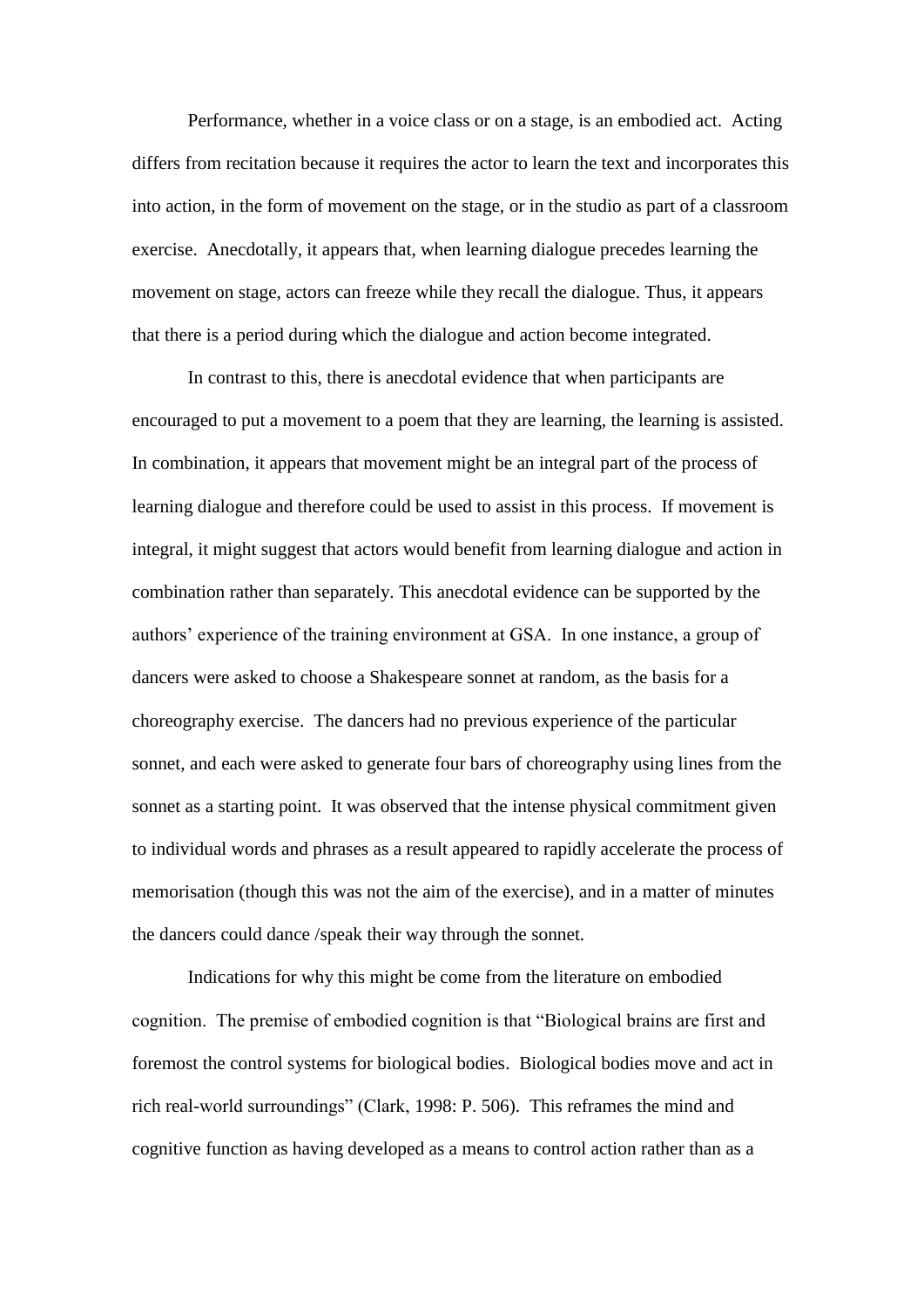means to create thought and therefore suggests that thought might be based in action. Indeed, some theories make no separation between organism and environment (e.g. Gibson & Gibson, 1955). It has therefore been suggested that both online cognition (processing as we move through the world) and offline cognition (processing that we do through reflection) might be body based (Wilson, 2002).

Glenberg (1997) reviewed the function of memory and argued that our memory for the environment was dependent on both the structure of the environment and the structure of our bodies. He noted that this framework had the potential to solve an outstanding problem in cognitive psychology, namely how we translate between arbitrary symbols (such as words) and their meaning. If meaning is based in the structure of objects and the actions they afford, then the connection between the symbol and its meaning can be coded through this representation. In this framework, memory for poetry or lines in a play would be enhanced by providing a structure through action.

In the Psychology literature, the enactment effect refers to the finding that when participants are instructed to perform action phrases (such as "reach for the mug"), these phrases are better remembered after a delay than similar phrases which are read or heard but not acted (Knopf, 1991; Engelkamp & Zimmer, 2001). Research into the effect of enactment on subsequent memory performance has demonstrated memory improvements in both healthy young adults (Kubik, Soderlund, Nilsson & Jonsson, 2014) and in adults with memory deficits (Hainselin et al., 2014). This research, however, is limited in that it only addressed the recall of action phrases or object-action pairs rather than memory for narrative-based actions. Since our specific interest is in the link between movement and memory for poetry, we were interested in extending this work by testing memory for actions that are embodied in poems.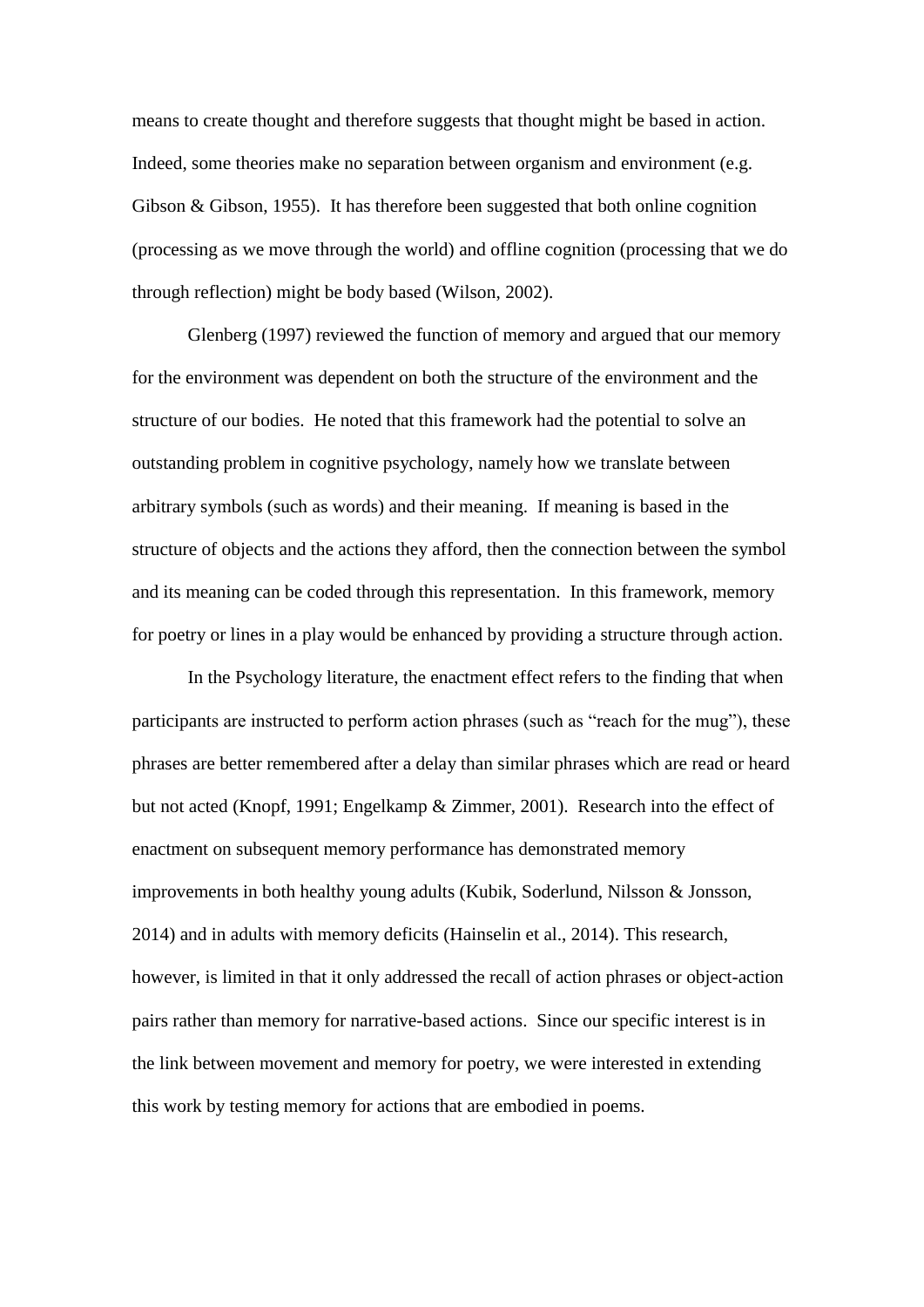We thought it might be possible that the link between structure and meaning would not require actual movement, but only the representation of movement. For instance, imagining a movement might involve making appropriate eye movements to the relative positions of objects to be remembered in the poem. Research has demonstrated that appropriate eye movements in the direction of to-be-remembered objects enhances recall (Johansson & Johansson, 2014). In this case, imagining a movement might have the same effect as actually performing the movement. However, we acknowledged that it was also possible that stronger associations are made when the movement is performed (Daprati, Nico, Saimpont, Franck & Siriqu, 2005).

To test these hypotheses, we proposed a series of tests to compare the ability to learn a new poem in participants across three conditions:

- (1) Participants were given a poem to learn and asked to do this by copying the poem out. This provides a control for action but ensures that the action is not related to the structure of the content.
- (2) Participants were given a poem to learn and asked to form movements that represent the content. This is the index condition which tests the role of enactment in recall.
- (3) Participants were given a poem to learn and asked to imagine movements that represent the content. This condition tests whether e.g. the eye movements associated with enactment are sufficient to improve recall.

We ran several studies to look at the effect of enactment on memorisation. The first of these involved 27 drama students at the Guildford School of Acting  $(GSA) - a$ cohort very practised in memorisation techniques. Participants were given 5 minutes to learn a short poem, "War" (1918) by the WW1 poet known as Woodbine Willie. We measured the number of words and lines correctly recalled in each condition to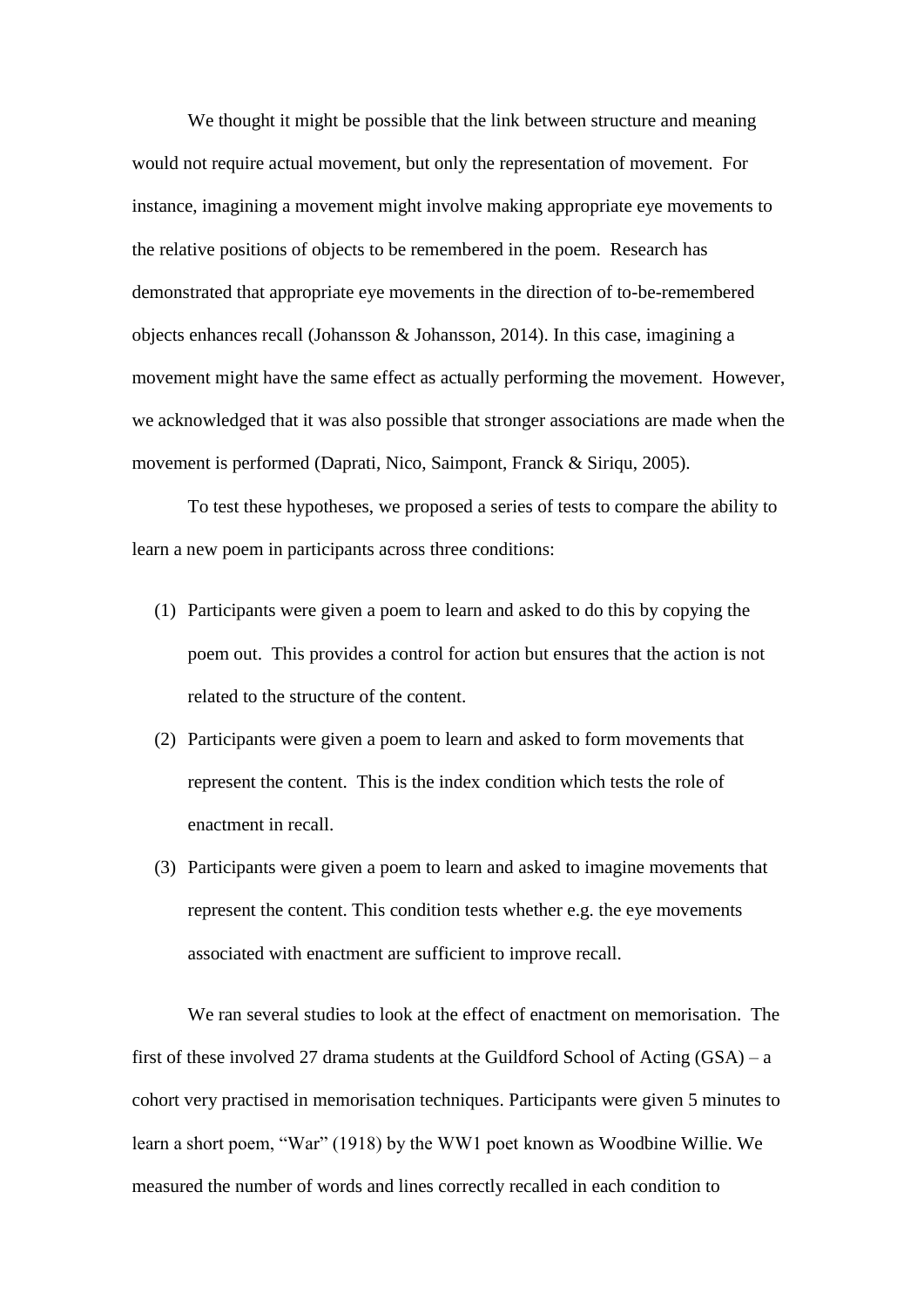determine the relative efficacy of the methods. We predicted that participants who enacted the poem would remember more than those that wrote out the poem, and hypothesised that participants who imagined movements related to the poem would remember more than those in the writing condition.

In this sample, there was no significant difference in number of words or lines recalled between conditions. Whether writing, imagining or enacting the poem, the participants recalled close to 100% of the poem in each instance. This represents a ceiling effect and suggests that the time available to memorise the poem was too long.

Despite the lack of significant results, some interesting comments emerged: one participant noted that her preferred memorisation method was to sing the lines, in other words, reciting aloud to a given or improvised tune. Research into the role of music in aiding memory has suggested that music improves memory through its effect on emotions (Jancke, 2008), reward (Salimpoor, et al., 2013) and positive arousal (Judde & Rickard, 2010). Ferreri, Autocouturier, Mathalib, Bigand and Bugaiska (2013) demonstrated that there is a decrease in activation in the prefrontal cortex (suggesting a reduction in effort) when verbal memory is tested with a musical background in healthy young adults.

Another participant commented that though he had not been able to visualise movements in isolation, he had been able to create a very detailed visual image in his mind, a sort of "video" corresponding to the narrative of the poem. He added that he found this more vivid and effective than other methods he had tried before. Previous research has demonstrated that mental imagery is a critical component of remembering and that imagining new scenarios involves areas of the brain involved in reconstructing memory of the past (Deselaar et al., 2008). Thus, visualisation is a useful tool in remembering narrative structures.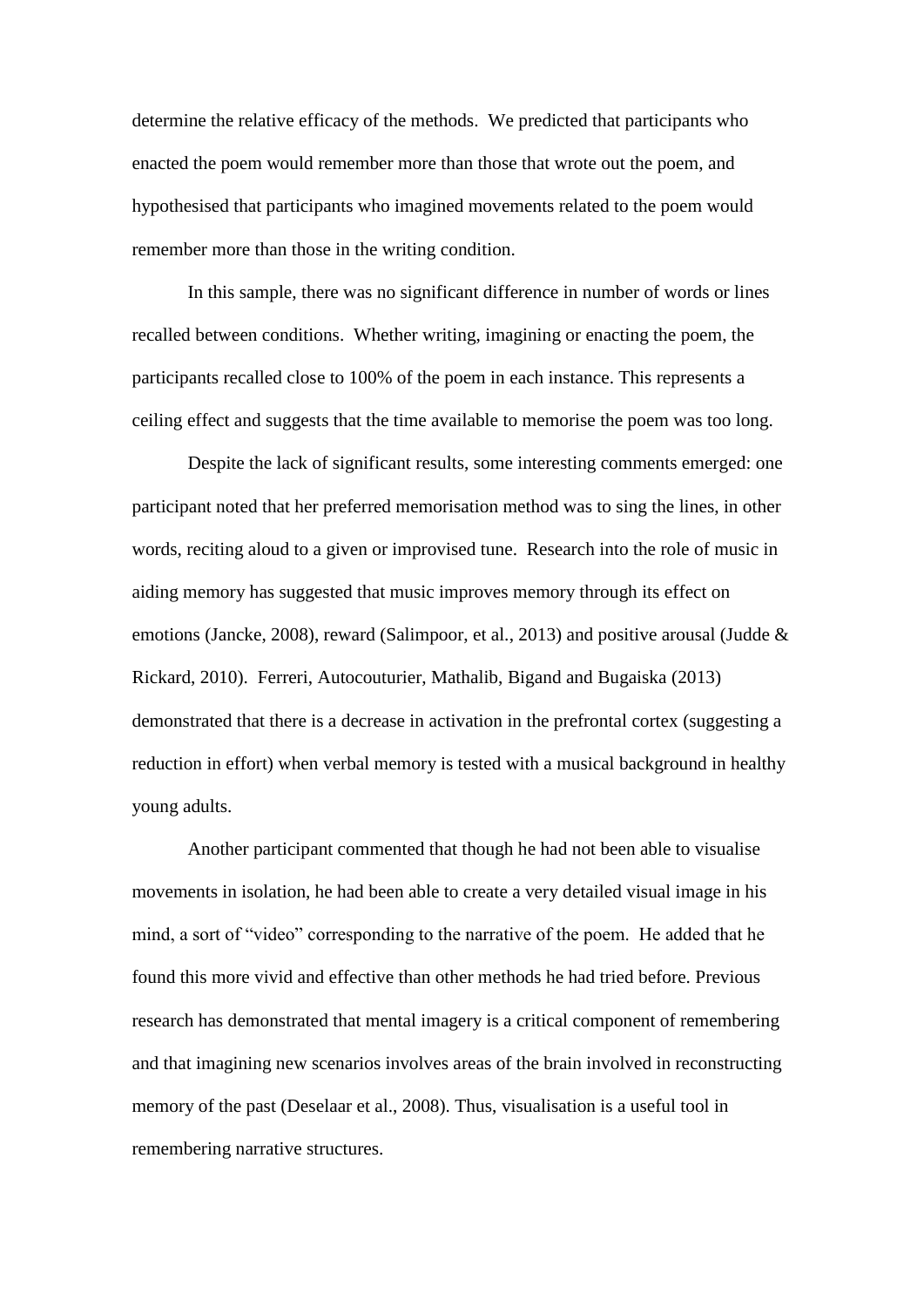In a second pilot experiment, we asked a group of 13 postgraduate students at the Shakespeare Institute (University of Birmingham) to memorise a poem using the same conditions as the GSA students. We reduced the time allowed to memorise the poem to 3 minutes per participant. In this case, the participants who were asked to enact the poem remembered 100% of the poem with participants in other conditions remembering less than 100%. Participants in the group who were asked to imagine movements recalled the lowest percentage overall.

We were surprised that the group who were asked to write out the poem scored relatively highly. One explanation for this is that the mechanical activity of copying out lines was in itself a sufficiently embodied activity to constitute something of a physical engagement with the poem. It is also possible that the cohort – many of whom were scholars, textual editors and masters students of literature – were so adept in taking in visual information from print sources, and so used to the act of writing (note-taking, etc.) that the copying experiment played to existing natural /cultivated memorisation habits. It would be necessary to test different cohorts to confirm possible interpretations of this data.

Comments from the Stratford group suggested that it was "almost impossible" to separate the activity of reading and visualising (in the case of those either copying or enacting) and many agreed that they were not able to focus on a single memorisation strategy to the exclusion of those which they knew already to be successful for them.

From the pilot data, we were able to conclude that there were significant group differences in activating different memory strategies that might depend on both age and occupation. Thus, younger participants in the first pilot study had better memory than the older participant involved in the second study. However, these groups also differed in occupation (drama students versus English students and people with professions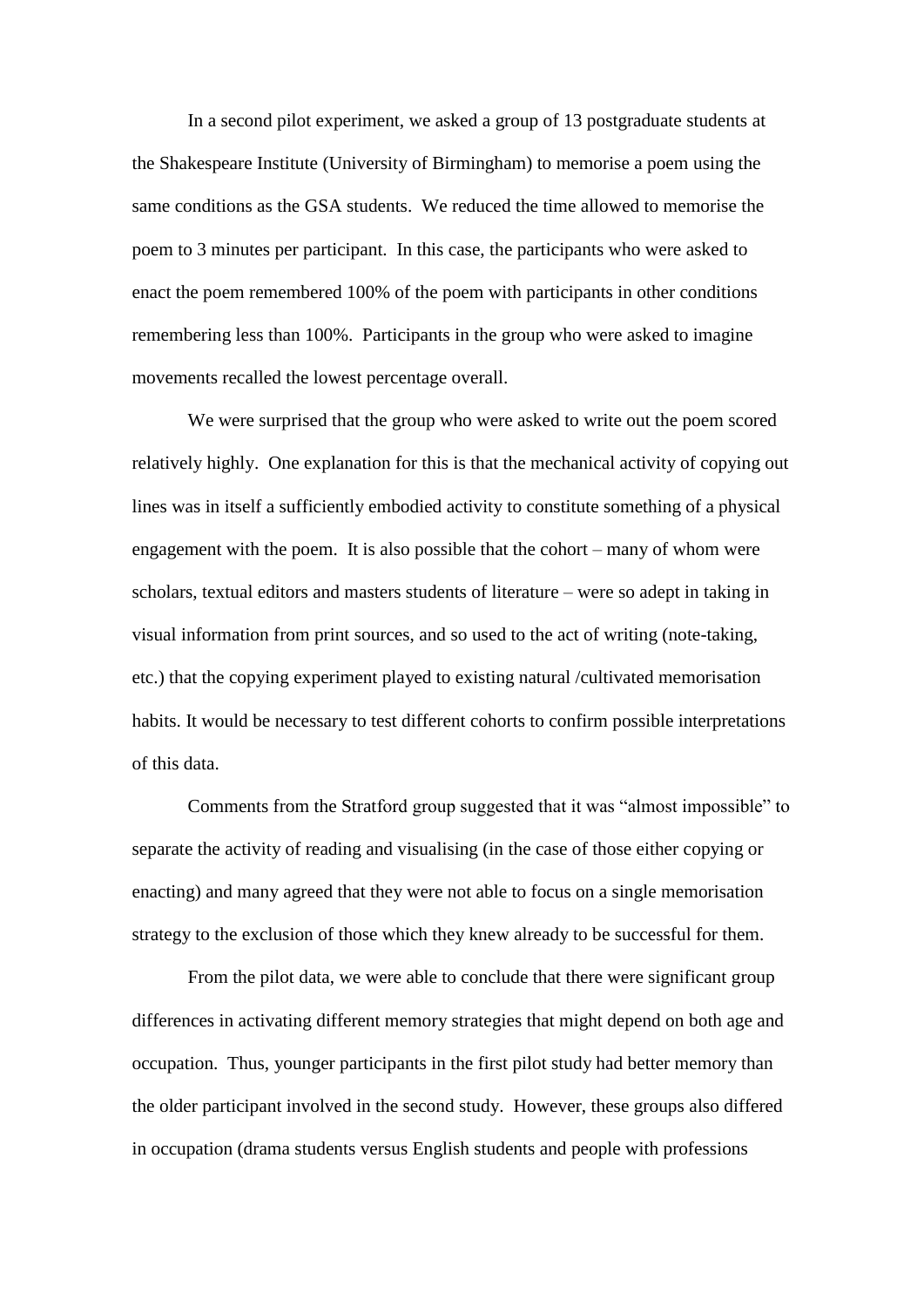involving text editing). Our pilot studies also demonstrated that a shorter time for memorisation was more effective in allowing us to differentiate memory performance across conditions.

#### **Phase 2**

On the basis of our pilot work, we conducted a second experiment. Taking advantage of a research impact "Think Tank" initiative sponsored by the University of Birmingham, we tested a group of shoppers at a pop-up research hub, in a shopping mall in Birmingham's city centre  $(n = 8)$ , as well as an additional cohort of GSA students in Guildford ( $n = 47$ ). Data from the group tested at the Shakespeare Institute in Stratford ( $n = 12$ ) was also included in this analysis since participants were tested in the same paradigm. We tested the participants' abilities to recall a poem which they studied for 5 minutes ( $n = 27$ ) or 3 minutes ( $n = 40$ ). This time was sufficiently short to produce group differences in our pilot studies. Participants were randomly allocated to one of three groups: a control group who were asked to imagine the poem while memorising it  $(n = 23)$ , a group who were asked to write the poem out as an aide to memory  $(n = 25)$ ; and the index group who were asked to enact the poem physically  $(n = 15)$ .  $= 19$ ).

Once the data had been collected, an ANOVA was run to determine whether participants who were students at GSA (mean errors  $= 6.55$ ,  $n = 47$ ) produced different levels of errors than participants tested at the Shakespeare Institute (mean errors = 5.33,  $n = 12$ ) or members of the public (mean errors = 8.25,  $n = 8$ ). There was no significant different between groups  $(F 2, 64) = 0.29$ , n.s.), and so data were pooled for the next analysis.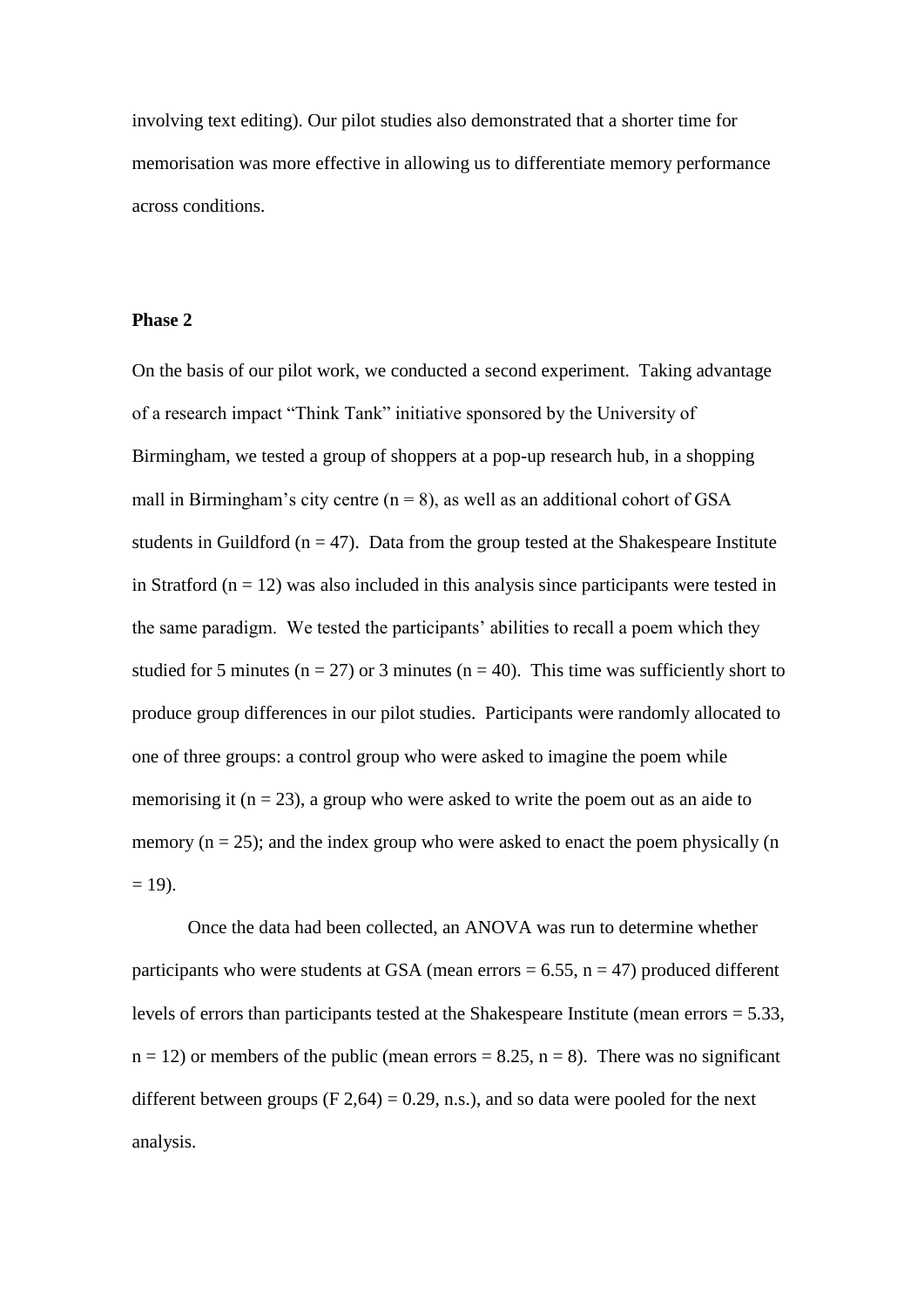An independent T-test was run to determine whether there was a difference in error score between participants who waited for 3 minutes before recalling the poem (mean error score  $= 7.00$ ,  $n = 40$ ) and those that waited for 5 minutes (mean error score  $= 5.89$ , n = 27). There was no significant difference between groups (t = 0.51, n.s.), and so data were pooled for the next analysis.



*than in the other two conditions.*

We had hypothesised that participants who were allowed to enact the poem

(mean error score  $= 2.21$ ,  $n = 19$ ) would remember it better than those who either wrote the poem out (mean error score = 6.6,  $n = 25$ ) or sat quietly rehearsing it (mean error score  $= 10.05$ ,  $n = 23$ ). Figure 1 shows the mean error scores for each condition. A oneway ANOVA with error score as the outcome measure and memory condition as a between-subjects factor showed a significant main effect of memory condition (F  $2,64 =$ 5.27,  $p = 0.008$ ). Pairwise comparisons demonstrated that there were significantly fewer errors in the enacted condition than in the imagined condition ( $p = 0.02$ ) and a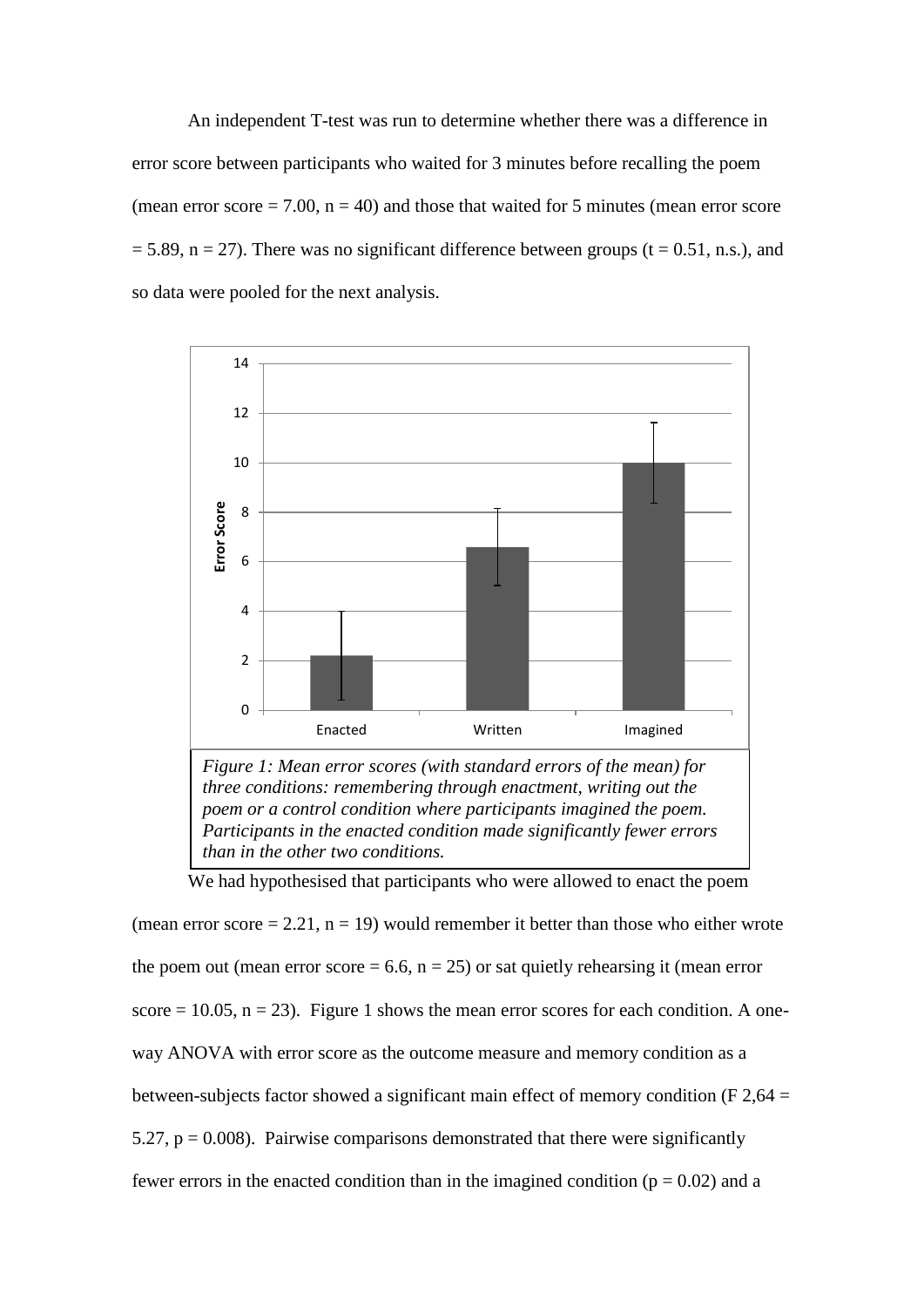marginally significant difference between the enacted condition and the written condition ( $p = 0.069$ ). There was no significant different between the written and imagined conditions. Thus, participants who were allowed to enact the poem were significantly better at remembering after a delay than those who did not.

#### **Discussion**

Our results demonstrate that participants who are encouraged to create movements while remembering a short poem are better able to remember the poem than those who either write the poem out or imagine movements for the poem.

These results are aligned with those of a study by Noice and Noice (2001) which tests the enactment effect in the context of dramatic dialogue written for the stage, rather than poetry. In this study, non-actors were tested on their ability to remember a script with movement directions, verbal directions or deliberate memorisation without direction. Those who recalled the dialogue with movement directions showed significantly better memory for speeches than those in the other two groups. The authors suggest that Glenberg's theory of embodied cognition can be used to explain these results (Glenberg, 1997). As proposed by the action-centred theory of embodiment, words in the dialogue will be indexed to objects and actions in the environment. In the next phase, the affordances of the indexed words (i.e. the possible uses of objects or movements available to a particular operator) are identified. Affordances are then combined to create the means to accomplish a goal. By acting out the dialogue, these processes become explicit and so are proposed to aid memory for the dialogue.

A similar process could be occurring in the research presented here. By requiring participants to create actions to describe the lines of the poem, the participants consider the words are related to objects and actions, the affordances will be created and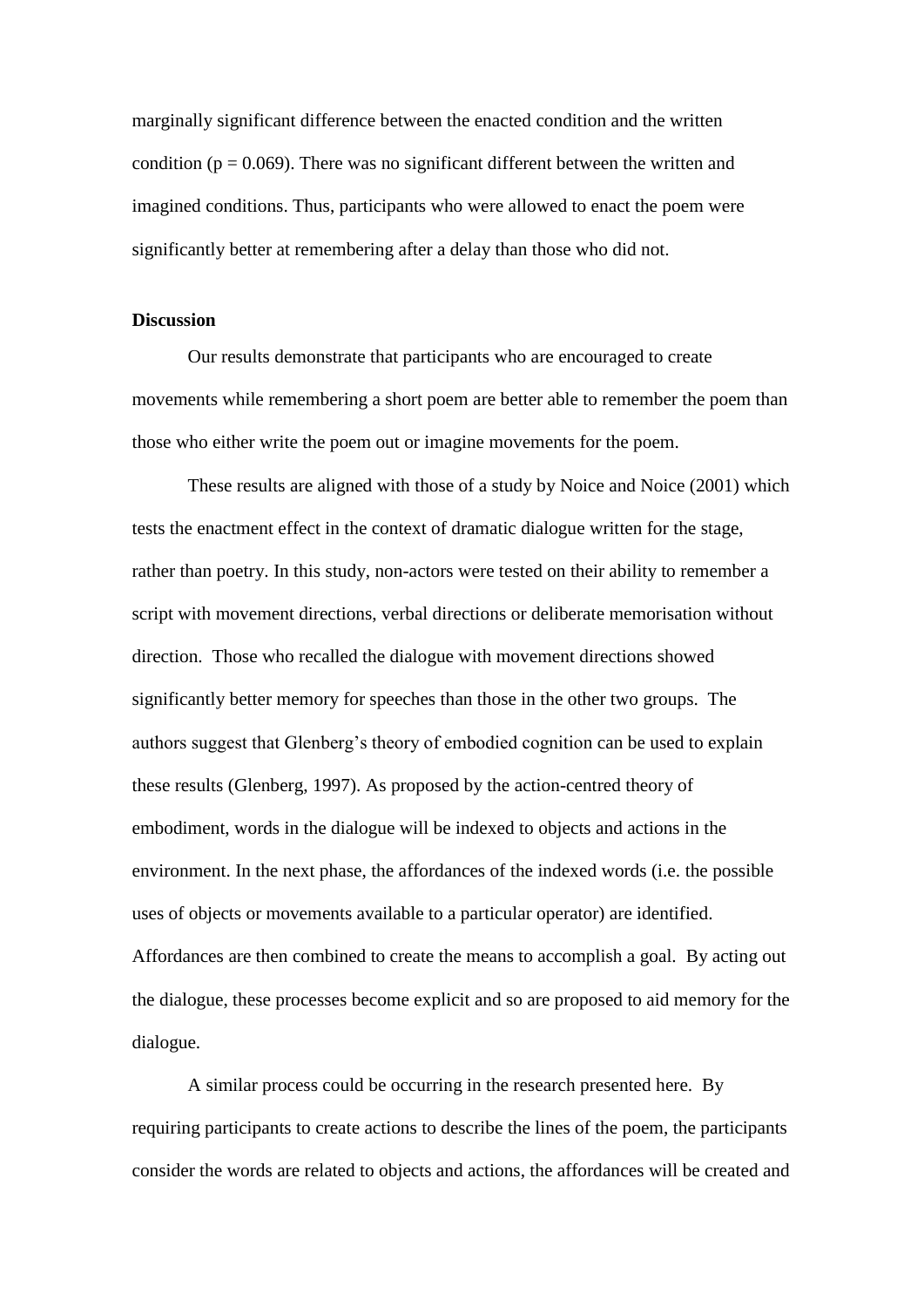then these will be related to potential goals. This process is likely to aid memory for the words through the process of embodiment. In the case of poetry, however, the movements created are unlikely to all be related to the literal interpretation of the words.

Connections between stage movement (or "blocking") and the dialogue in a naturalistic play can often be straightforward; for example a line such as "Don't shoot!" might be read as an embodied stage direction for a recognised behavioural gesture - [*She raises her hands]* – and this concrete connection between intention, action and language will therefore enhance recollection. In the case of the first line of our poem ("There's a soul in the Eternal") several of our participants noted that the line required some "unpacking" before a suitable movement or gesture could be found. We observed that participants enacting the poem tended to favour expressive gestures which communicated an emotional state in broader terms. Put another way, "heightened" poetic language seemed to prompt symbolic rather than literal gestures and movement patterns.

We have yet to tease out the implications in full, but our results so far suggest that, whether the gestural language of enactment is specifically behavioural or broadly expressive, the connection between enactment, embodiment and the capacity to remember poetry, is strong. Though Hamlet's concern is surely for aesthetics and performance - rather than for memory and cognition - when he urges the players to "Suit the action to the word, the word to the action", it is nonetheless ironic that he urges them not in blank verse, but in prose.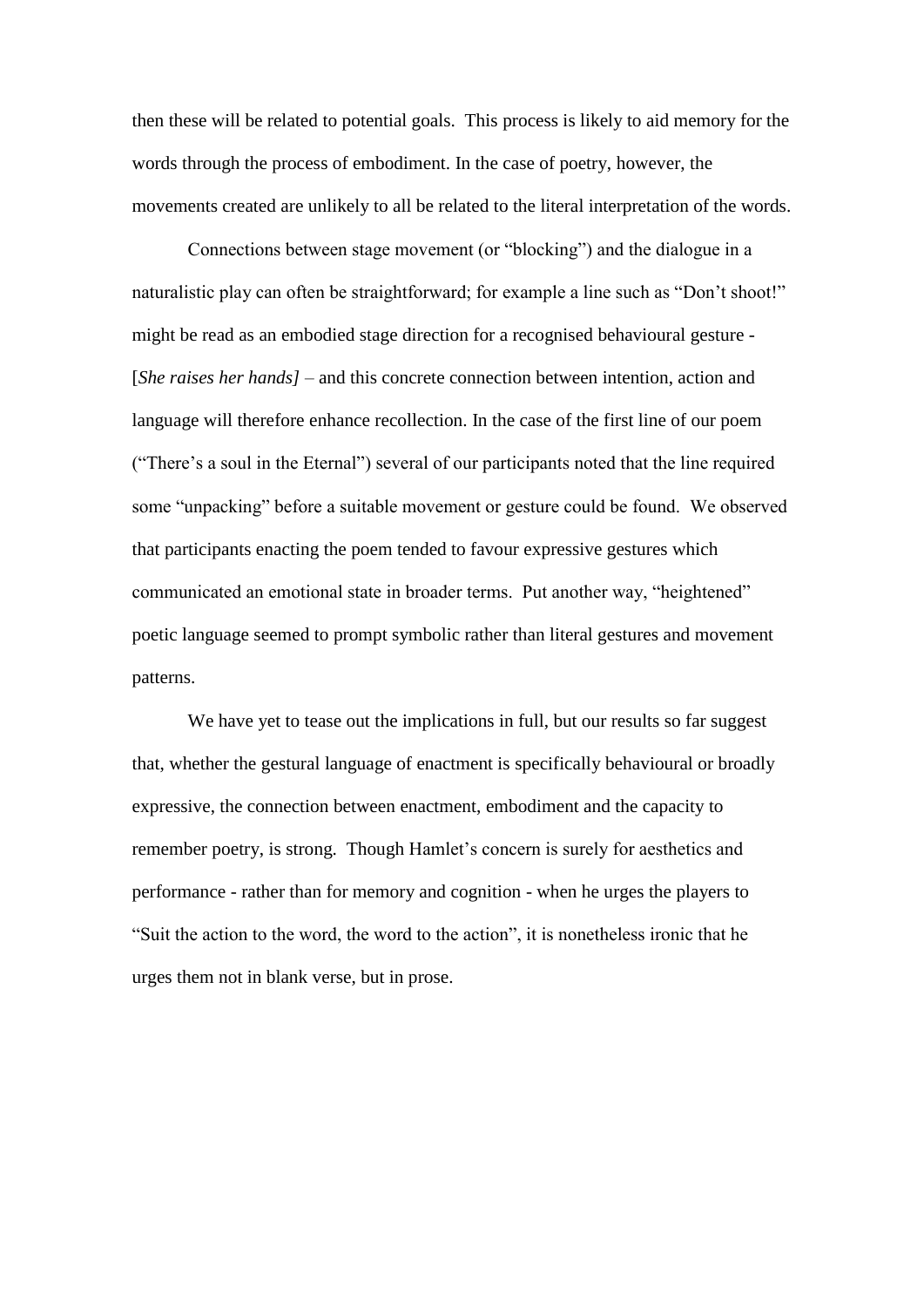#### **References**

- Clark, A. (1998) Embodied, situated, and distributed cognition. In *A companion to cognitive science* (eds W. Bechtel & G. Graham), pp. 506–517. Malden, MA: Blackwell.
- Daprati, E., Nico, D., Saimpont, A., Franck, N. & Siriqu A. (2005) Memory and action: an experimental study on normal subjects and schizophrenic patients. *Neuropsychologia*, 43, 281-293.
- Daselaar, S.M., Rice, H. J., Greenberg, D. L., Cabeza, R., LaBar, K. S., & Rubin, D. C. (2008). The spatiotemporal dynamics of autobiographical memory: Neural correlates of recall, emotional intensity, and reliving. Cerebral Cortex, 18(1), 217–229.
- Engelkamp, J., & Zimmer, H. D. (2001). Categorical and order information in free recall of action phrases. Psicologica, 22, 71–96
- Ferreri, L., Aucouturier, J. J., Muthalib, M., Bigand, E., and Bugaiska,A. (2013). Music improves verbal memory encoding while decreasing prefrontal cortex activity: an fNIRS study. *Frontiers in Human Neuroscience*, 7:779.
- Gibson, J.J. & Gibson, E.J. (1955) Perceptual learning: differentiation or enrichment? *Psychological Review*, 62, 32-41.
- Glenberg, A. (1997) What memory is for. *Behavioural and Brain Sciences,* 20, 1-19.
- Hainselin, M., Quinette, P., Juskenaite, A., Desgranges, B., Martinaud, O., de la Sayette, V., Hannequin, D., Viader, F. & Eustache, F. (2014) Just do it! How performing an action enhances remembering in transient global amnesia. *Cortex*, 50, 190-199.
- Jäncke, L. (2008). Music, memory and emotion. *Journal of Biology*, 7, 21.
- Judde, S., and Rickard, N. (2010) The effect of post-learning presentation of music on long-term word-list retention. *Neurobiology of Learning and Memory*, 94, 13– 20.
- Knopf, M. (1991). Having shaved a kiwi fruit: Memory for unfamiliar subjectperformed actions. Psychological Research, 53, 203–211.
- Kubik, V., Soderlund, H., Nilsson, L.G. & Jonsson, F.U. (2014) Individual and combined effects of enactment and testing on memory for action phrases. *Experimental Psychology,* 61, 347-355.